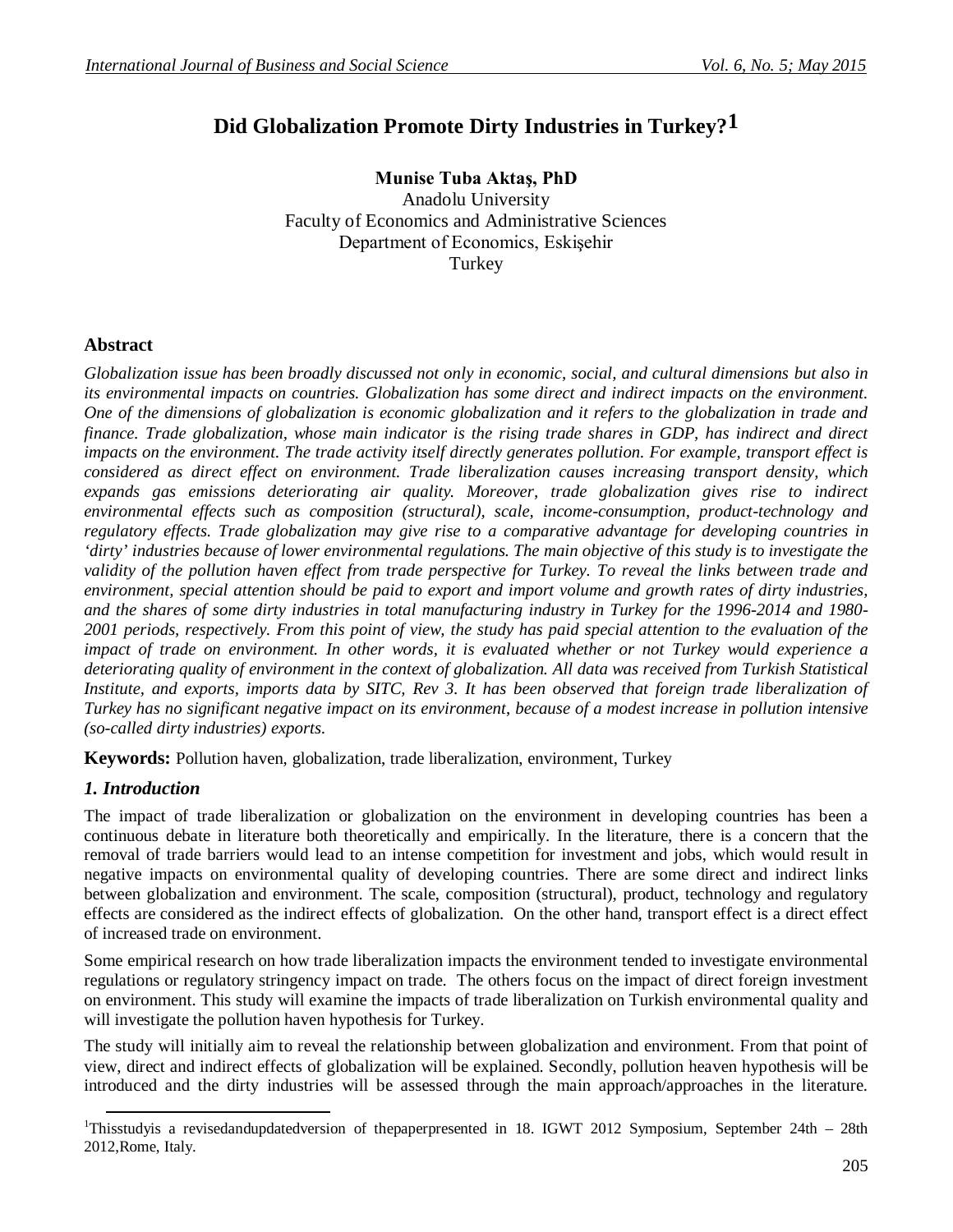Finally, export and import volume of dirty industries, its growth rates and the shares of certain dirty industries in total manufacturing industry will be examined for Turkey.

#### *2. Direct and Indirect Effects of Globalization on the Environment*

The significant part of the economic globalization is the globalization of trade, which occurs through trade liberalization. Trade liberalization might have some potential negative impacts on environment. It can also be considered that the measures to protect environment are seen as the bridle of trade. According to the conventional approach, environmental regulations increase the cost of production in consequence production is switched to a country where the environmental regulations are lax. However, it can be argued that environmental cost has a very small part in the cost of production compared to share of other production factors like labor, capital, and raw materials. Moreover, due to the environmental regulations, resources are transferred from productive investment to environmental investment, which control and decrease the pollution. Consequently, according to this approach, environmental regulations have a negative impact on competitiveness of a country. However, a new approach focuses on the premise that environmental regulations induce clean technology and technology improvements. According to this approach, for environmental regulations cause additional costs for the corporations in the processes of production and recycling the waste, they could also result in innovations in production process and in the end products. Thus, with a dynamic approach, a consensus between environmental policies and competitive capacity could be reached (Dağdemir, 2003: 263).

In the early 1990's, researchers recognized that globalization is likely to affect environment through some channels such as the composition or structural, scale, income and consumption, product and technology, regulatory effects. While these are considered as indirect effects of globalization on the environment, transport effect is a direct effect of increased trade on environment.

The composition or structural effect depends on the changes in the patterns of economic activity, consumption, investment, or geographic effects, as a result of the increased trade. Increased trade has positive environmental effects or cause negative consequences. If, for example, liberalization causes an economy's service sector to expand and its heavy industry to contract, the country's total emissions would likely fall since the expanding sector is less emission intensive (McAusland, 2008:7). However, trade liberalization causes negative consequences if it encourages the drainage of wetlands to satisfy new demands in trade (Panayotou, 2000:4).

The other indirect environmental effect of liberalization is the scale effect. To the extent that trade liberalization stimulates economic growth, both the scale of economic activity and income rise. Expanding economic activity would largely increase the aggregate level of natural resource use and environmental pollution. Thus, higher production levels lead to more pollution. However, if it would improve resource efficiency and structural change, resource use and pollution intensity per unit of output would decrease. Negative scale effects are more noticeable where there are market failures such as ill-defined property rights, non-priced ecosystems, non-internalized and underprovided public goods (Panayotou, 2000:4).

Income and consumption affects the gains from trade and trade-induced economic growth results in increase in income, which impacts the environment in a variety of ways. First, higher income result in both higher levels of consumption and related to environmental externalities, and in higher willingness to pay for environmental improvement, and related to increases environmental expenditures of public and private sector. (Panayotou, 2000: 5). Higher income causes consumer to pay a higher price for environmental products. Thus green product demand has affected the production structure. Firms gravitate the use of clean production technologies and produce environmental-friendly products (Gökalp and Yıldırım: 2004:101). Second, economic growth makes more resources available for the protection of the environment, and raises environmental quality in a country's list of priorities, prompting governments to increase environmental expenditures. Third, to the extent that trade and growth benefits are widely distributed, trade liberalization might help reduce the pressures placed by poverty on the environment through the overexploitation and degradation of natural resources (Panayotou, 2000: 5)..

Product and technology effect would increase with trade openness process of a country. Trade liberalization facilitates the transfer of products, technologies and processes across countries. The environmental impacts of these transfers depend on the characteristics of the products and technologies that are being transferred. The trade of some products is harmful to the environment such as toxic chemicals, hazardous waste, and endangered species. Trade liberalization expands the potential market for both more efficient capital equipment and cleaner production.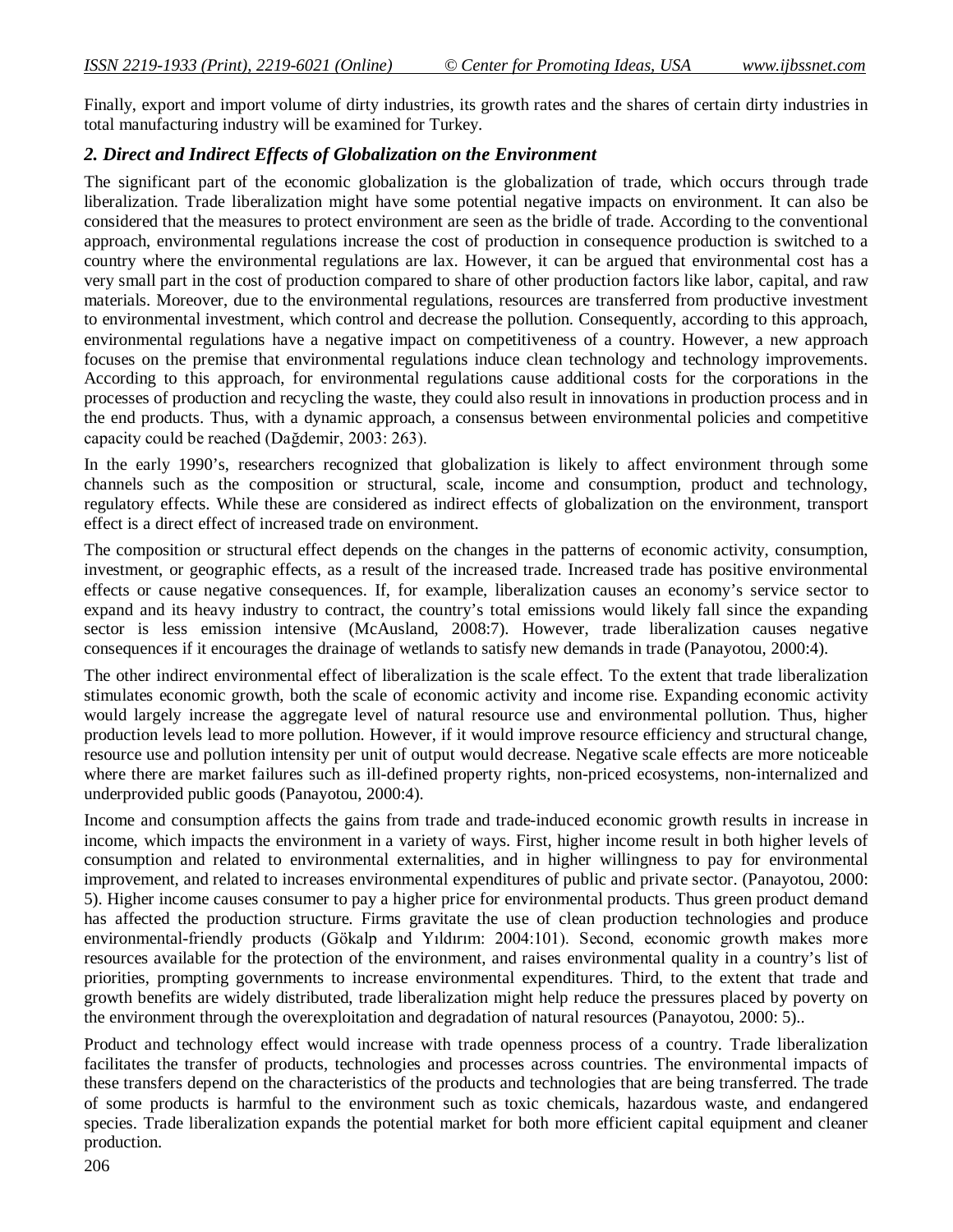Technologies on the production side, greener products, such as organic foods, and on the consumption side, lowemission vehicles and recyclables could be considered (Panayotou, 2000:7). Technological developments in these directions have positive impacts on environmental quality.

The regulatory effects of trade liberalization on the environment arise from improved environmental policies, standards and enforcements in response to economic growth from enhanced trade. Furthermore, environmental measures included in trade agreements are the other regulatory effect of trade liberalization (Panayotou, 2000:8). However, if a country develops lax environmental standards, environment problems would increase and polluting industries would rise.

The scale, composition (structural), technology and regulatory effects are considered as the indirect effects of globalization. However, the transport effect of increased trade has a direct effect on environment. Trade liberalization largely increases the transport volume. Since alternative transport systems have different pollution effects, dimensions of pollution emanating due to transport come from which transport systems are used predominantly. For example, the global transport sector accounts for approximately 14% of anthropogenic greenhouse gas emissions. Of this 14%, freight trucks account for 23%, ships 10%, and international aviation 7% (McAusland, 2008:19). Moreover, increased trade with further freight density leads to augmenting accidents, which have harmful effects on the environment.

# *3. Period of Trade Liberalization in Turkey*

The period of 1980-1988 could be designated as the period of liberalization of foreign trade in Turkey and integration into the world economy with an increased trade in goods and services. Regulations were enacted in favor of liberalization of imports; promotion of exports and changes in exchange rate policies.

In the context of economic measures, as means of promotion of exports, direct monetary payments, tax exempts or low-interest credits were implemented in the period after 1980 in which Turkey adopted an open development strategy. Import regime was rearranged in January 1980 and import regulations with annual changes in import regime implemented to reach liberalization in the following years. With the 1981 Import Regime, quotas were decreased and import procedures were simplified. In the 1984 Import Regime, more comprehensive regulations were implemented by changing import lists substantially. New arrangement declared a list of prohibited goods to be imported by achieving permissions and liberalized import of other goods and services.

Membership in WTO, Turkey-EU(European Union) Customs Union and further policies for full membership to EU were outstanding developments within the context of foreign trade policies of Turkey. In accordance with Ankara Agreement signed in 1963, Turkey entered the custom union process with EU in January 1, 1996. Thus, Turkey accepted the cancellation of all import levies, mass housing fund payments and quotas on the goods originated from EU (European Union) and EFTA (European Free Trade Association) countries, and implemented a common customs tariff for the third countries. Consequently, weighted rate of protection on the goods originated from EU and EFTA countries was decreased from 5.9 % to zero percent as of January 1st 1996. In addition, rate of import protection implemented on the goods coming from third countries decreased from 10.8 % to 6 % in 1996. However, import taxes implemented on certain specific products (e.g., automobiles, trucks, leather, and shoes, ceramic goods) were diminished gradually (Central Bank, 2002: 10). Custom Union was a significant part of the trade liberalization process in Turkey. As a result of these developments, export and import volumes in Turkey increased significantly (Türker, 2007:174-177).

# *4. The Pollution Haven Hypothesis*

The pollution haven hypothesis refers to the relocation of heavy polluting industries from developed countries with stringent environmental policies to developing countries, which have lax environmental regulations, decreasing the cost of production of dirty industries in those countries. Consequently, developing countries have become pollution havens for dirty industries, while the developed countries import products, which have high pollution content from the developing countries. Moreover, rich countries could get a chance to have a clean environment at home and sustain a higher quality of life. However, ecologic system and economic system have been affected by the transnational environmental problems. Transnational environmental problems like ozone depletion, global warming and global climate change, deforestation and acid rain have cross-border effects so they have an impact on every country. Consequently, rich countries could not sustain high quality of life as a result of global deterioration of environmental and natural resources.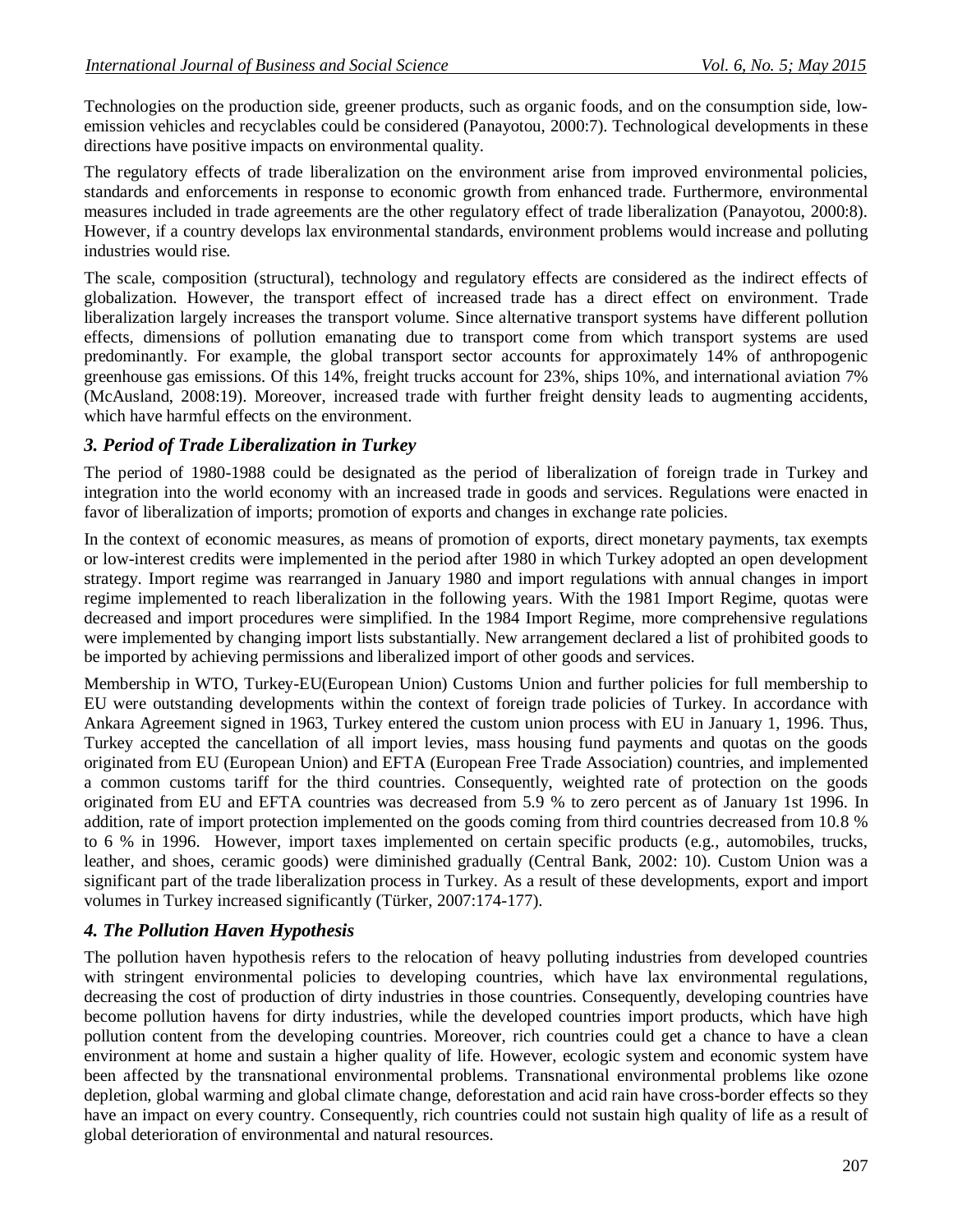Copeland and Taylor (2003)'s explanation of pollution haven was specified as; "A region or country with a concentration of pollution-intensive activity that has been induced by pollution policy that is weak relative to its trading partners"(Copeland and Taylor, 2003: 143 cited by Gassner, 2008: 4). The models are generally based on the following assumptions: First, they suggest that the location of production of pollution-heavy goods is based on environmental costs. Second, they assume that environmental protection is a normal good and therefore environmental policy is influenced by the income level of a country (Copeland and Taylor, 2003, p. 144 cited by Gassner, 2008: 5). Since the distribution of income levels across the world is unequal, so the level of environmental protection is different among the countries as well. It is argued that countries with higher income levels have stricter environmental laws and are therefore greener than their developing counterparts. Third, pollution havens also exist due to differences in institutions and differences in the carrying capacity environments (Gassner, 2008: 5).

#### *5. Defining Dirty Industries*

To determine whether or not Turkey is a pollution haven since the period of trade liberalization, it is necessary to define dirty industries initially. In literature, two main approaches for the classification of dirty industries were used. The first approach measures the pollution content of sectors to identify pollution intensive sectors using pollution abatement expenditures per unit of output (Robison (1988), Tobey (1990), Mani (1996)). With this approach, five sectors emerge with a 'dirty industry' status: Iron and Steel, Non-Ferrous Metals, Industrial Chemicals, Pulp and Paper, and Non- Metallic Mineral Products. Another approach focuses on pollution intensity and directly measures emissions to estimate the pollution intensity of industries (emissions per unit of output). Selection and rank of dirty industries are stipulated based on the actual emissions intensity in this approach. Mani and Wheeler (1997) have used the second approach to determine the dirty industries and classified pollution intensive industries as shown in Table 1. When the two approaches are compared, it could be observed that both of them are concurrent on designation of dirty industries. However, Mani and Wheeler (1997) also designated petroleum refineries as dirty industries. According to Table 1 the highest six pollution intensive sectors with respect to their overall ranks are Iron and Steel, Non-Ferrous Metals, Industrial Chemicals, Petroleum Refineries, Non-Metallic Mineral Products, Pulp and Paper Industries. In this study, the second approach was maintained and the highest six pollution intensive sectors were denominated as dirty industries. Thus, iron and steel, non-ferrous metals, chemicals, petroleum refineries, non-metallic mineral products and pulp and paper are referred as the dirty industries in the study. In this context, this study examines the density of dirty industries inn foreign trade and manufacturing industry in Turkey, for the 1996-2014 and 1980-2001 periods, respectively.

| Rank           | Air                              | Water                                     | Metals                             | <b>Overall</b>                     |  |
|----------------|----------------------------------|-------------------------------------------|------------------------------------|------------------------------------|--|
|                | 371 Iron and Steel               | 371 Iron and Steel                        | 372 Non-Ferrous Metals             | 371 Iron and Steel                 |  |
| $\overline{2}$ | 372 Non-Ferrous Metals           | 372 Non-Ferrous Metals                    | 371 Iron and Steel                 | 372 Non-Ferrous<br>Metals          |  |
| 3              | 369 Non-Metallic Min.<br>Prd     | 341 Pulp and Paper                        | 351 Industrial<br><b>Chemicals</b> | 351 Industrial<br><b>Chemicals</b> |  |
| 4              | 354 Misc. Petroleum.<br>Coal Prd | <b>390 Miscellaneous</b><br>Manufacturing | 323 Leather Products               | 353 Petroleum<br>Refineries        |  |
| 5              | 341 Pulp and Paper               | 351 Industrial Chemicals                  | 361 Pottery                        | 369 Non-Metallic<br>Min Prd        |  |
| 6              | 353 Petroleum Refineries         | 352 Other Chemicals                       | 381 Metal Products                 | 341 Pulp and Paper                 |  |
|                | 351 Industrial Chemicals         | 313 Beverages                             | 355 Rubber Products                | 352 Other Chemicals                |  |
| 8              | 352 Other Chemicals              | 311 Food Products                         | <b>383 Electrical Products</b>     | 355 Rubber Products                |  |
| 9              | 331 Wood Products                | 355 Rubber Products                       | 382 Machinery                      | 323 Leather Products               |  |
| 10             | 362 Glass Products               | 353 Petroleum Refineries                  | 369 Non-Metallic Min<br>Prd.       | <b>381 Metal Products</b>          |  |

**Table 1: Ranking of Pollution-Intensive Industries**

#### **Reference:** Mani and Wheeler (1997: 5)

Foreign trade volumes of dirty industries are displayed in Table 2 for the period of 1996-2014. Table 2 demonstrates the import and export volumes of dirty industries. According to this table, Turkey's imports of dirty industry products are higher than exports of dirty industry products except nonmetallic mineral products, iron and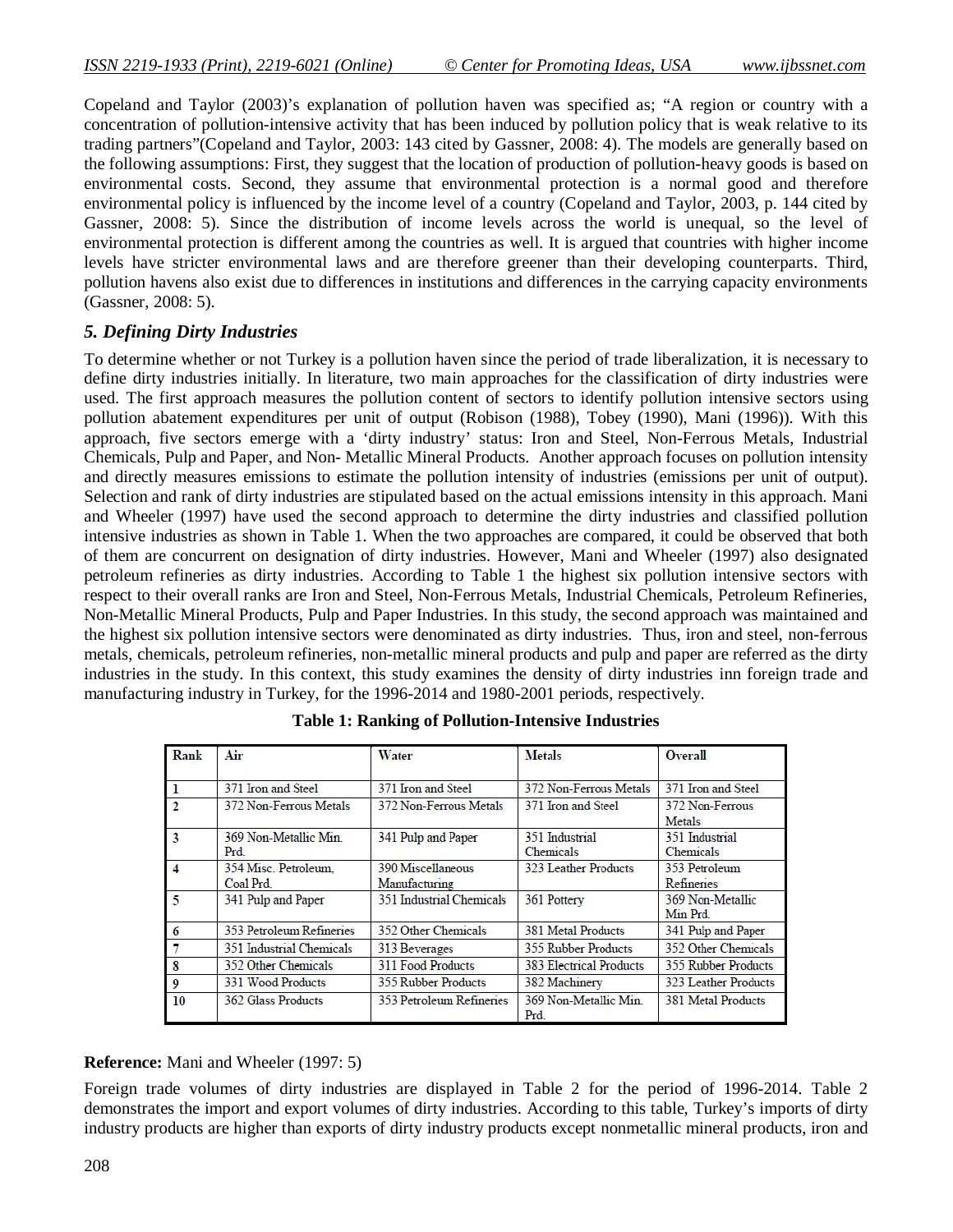steel industry particularly during the recent years. However, imports of iron and steel industry rose more than exports of iron and steel industry both in 2013 and 2014.Iron and steel industry exports and imports volume were not significantly different and in some particular years, the import of iron and steel industry were higher than exports of the same industry, except 2013 and 2014. In addition, exports of non-metallic mineral products exceed non-metallic mineral products in the period of 1996-2014 in Turkey.

| Years | <b>Iron and Steel</b> |        | <b>Chemical</b> | <b>Non Ferrous</b> |       |       | <b>Petroleum</b> |         | <b>Non Metallic</b>     |        | Paper and             |       |
|-------|-----------------------|--------|-----------------|--------------------|-------|-------|------------------|---------|-------------------------|--------|-----------------------|-------|
|       | <b>Industry</b>       |        | <b>Industry</b> | <b>Metals</b>      |       |       |                  |         | <b>Mineral Products</b> |        | <b>Paper Products</b> |       |
|       | $\text{Imp*}$         | Exp**  | Imp             | Exp                | Imp   | Exp   | Imp              | Exp     | Imp                     | Exp    | Imp                   | Exp   |
| 1996  | 1.970                 | 1.926  | 5.777           | 998                | 815   | 298   | 3.998            | 250     | 459                     | 781    | 836                   | 125   |
| 1997  | 2.334                 | 2.248  | 6.476           | 1.169              | 965   | 338   | 3.716            | 169     | 438                     | 932    | 836                   | 154   |
| 1998  | 2.230                 | 1.824  | 6.579           | 1.152              | 896   | 365   | 2.575            | 233     | 498                     | 945    | 860                   | 150   |
| 1999  | 1.565                 | 1.737  | 6.288           | 1.120              | 816   | 317   | 3.482            | 308     | 411                     | 957    | 897                   | 158   |
| 2000  | 2.422                 | 1.865  | 7.415           | 1.242              | 1.105 | 374   | 5.43             | 292     | 428                     | 1 .121 | 1.151                 | 164   |
| 2001  | 1.803                 | 2.500  | 6.243           | 1.366              | 811   | 386   | 4.675            | 399     | 325                     | 1.231  | 784                   | 241   |
| 2002  | 2.198                 | 2.831  | 7.909           | 1.522              | .090  | 351   | 5.411            | 651     | 412                     | 1.468  | 1.007                 | 302   |
| 2003  | 3.282                 | 3.342  | 10.428          | 1.893              | 1.411 | 458   | 6.579            | 819     | 516                     | 1.800  | 1.318                 | 367   |
| 2004  | 5.325                 | 6.050  | 14.211          | 2.566              | 2.239 | 664   | 8.636            | 1.111   | 717                     | 2.317  | 1.712                 | 457   |
| 2005  | 6.747                 | 5.827  | 16.439          | 3.060              | 3.006 | 917   | 12412            | 2027    | 1 0 0 9                 | 2687   | 2.009                 | 559   |
| 2006  | 6.747                 | 7.239  | 18.408          | 3.923              | 4.880 | 1448  | 16 608           | 3 2 6 0 | 1419                    | 2799   | 2.345                 | 601   |
| 2007  | 11.341                | 9.586  | 22.107          | 4.739              | 6.357 | 1.778 | 7.555            | 4.836   | 1.542                   | 3.398  | 2.831                 | 835   |
| 2008  | 15.034                | 16.842 | 25.542          | 6.121              | 6.386 | 2.095 | 11.396           | 7. 167  | 1.550                   | 4.321  | 3.013                 | 1.051 |
| 2009  | 7.680                 | 9.081  | 20.266          | 5.292              | 3.931 | 1.378 | 8.756            | 3.578   | 1.148                   | 3.769  | 2.508                 | 981   |
| 2010  | 9.721                 | 10.199 | 25.446          | 6.805              | 6.340 | 2.152 | 11.391           | 4.026   | 1.528                   | 3.989  | 3.286                 | 1.194 |
| 2011  | 11.544                | 12.849 | 31.191          | 8.047              | 8.187 | 2.748 | 15.246           | 6.028   | 1.827                   | 4.045  | 3.634                 | 1.407 |
| 2012  | 11.096                | 12.837 | 29.686          | 8.913              | 7.681 | 2.747 | 16.179           | 6.965   | 1.692                   | 4.083  | 3.457                 | 1.646 |
| 2013  | 12.193                | 11.151 | 31.873          | 9.456              | 7.720 | 2.612 | 16.116           | 6.174   | 1.979                   | 4.290  | 3.754                 | 1.934 |
| 2014  | 11.302                | 10.768 | 33.211          | 10.09              | 7.905 | 2.652 | 16.094           | 5.602   | 2.164                   | 4.329  | 3.874                 | 1.985 |
|       |                       |        |                 | 9                  |       |       |                  |         |                         |        |                       |       |

### **Table 2: Foreign Trade of Dirty Industries (Million Dollar), 1996-2014**

**Reference:** Turkish Statistical Institute, Sataistics by Theme, Foreign Trade Statistics, STIC, Rev 3. http://www.turkstat.gov.tr/UstMenu.do?metod=kategorist, \*Imp:Import; \*\*Exp:Export

As shown in Table 3, the imports of dirty industries exceeded the exports of them for the period of 1996-2014 in Turkey. The exports of dirty industries increased from 11.431 million dollars in 1996 to 33.451 million dollars in 2014. However, the imports further increased from 13.857 million dollars in 1996 and it reached 70.676 million dollars in 2014.

**Table 3: Total Foreign Trade of Dirty Industries and the Dirty Industries Export-Import Growth Rates, 1996-2014**

| Years | <b>Total Foreign Trade of Dirty</b><br><b>Industries</b> (Million Dollar) |        | <b>Growth Rates of Foreign Trade</b> |                               |  |
|-------|---------------------------------------------------------------------------|--------|--------------------------------------|-------------------------------|--|
|       | <b>Export</b>                                                             | Import | <b>Growth Rate of Exports</b>        | <b>Growth Rate of Imports</b> |  |
| 1996  | 11.431                                                                    | 13.857 |                                      | 1996-2014 Averages $*$        |  |
|       |                                                                           |        | 0.0620.095                           |                               |  |
| 1997  | 10.648                                                                    | 14.771 | $-0.07$                              | 0.07                          |  |
| 1998  | 8.815                                                                     | 13.638 | $-0.17$                              | $-0.08$                       |  |
| 1999  | 9.594                                                                     | 13.463 | 0.09                                 | $-0.01$                       |  |
| 2000  | 8.558                                                                     | 18.178 | $-0.11$                              | 0.35                          |  |
| 2001  | 8.681                                                                     | 14.642 | 0.01                                 | $-0.19$                       |  |
| 2002  | 8.669                                                                     | 18.043 | 0.00                                 | 0.23                          |  |
| 2003  | 9.360                                                                     | 23.543 | 0.08                                 | 0.30                          |  |
| 2004  | 12.499                                                                    | 32.848 | 0.34                                 | 0.40                          |  |
| 2005  | 13.543                                                                    | 41.629 | 0.08                                 | 0.27                          |  |
| 2006  | 16.714                                                                    | 51.814 | 0.23                                 | 0.24                          |  |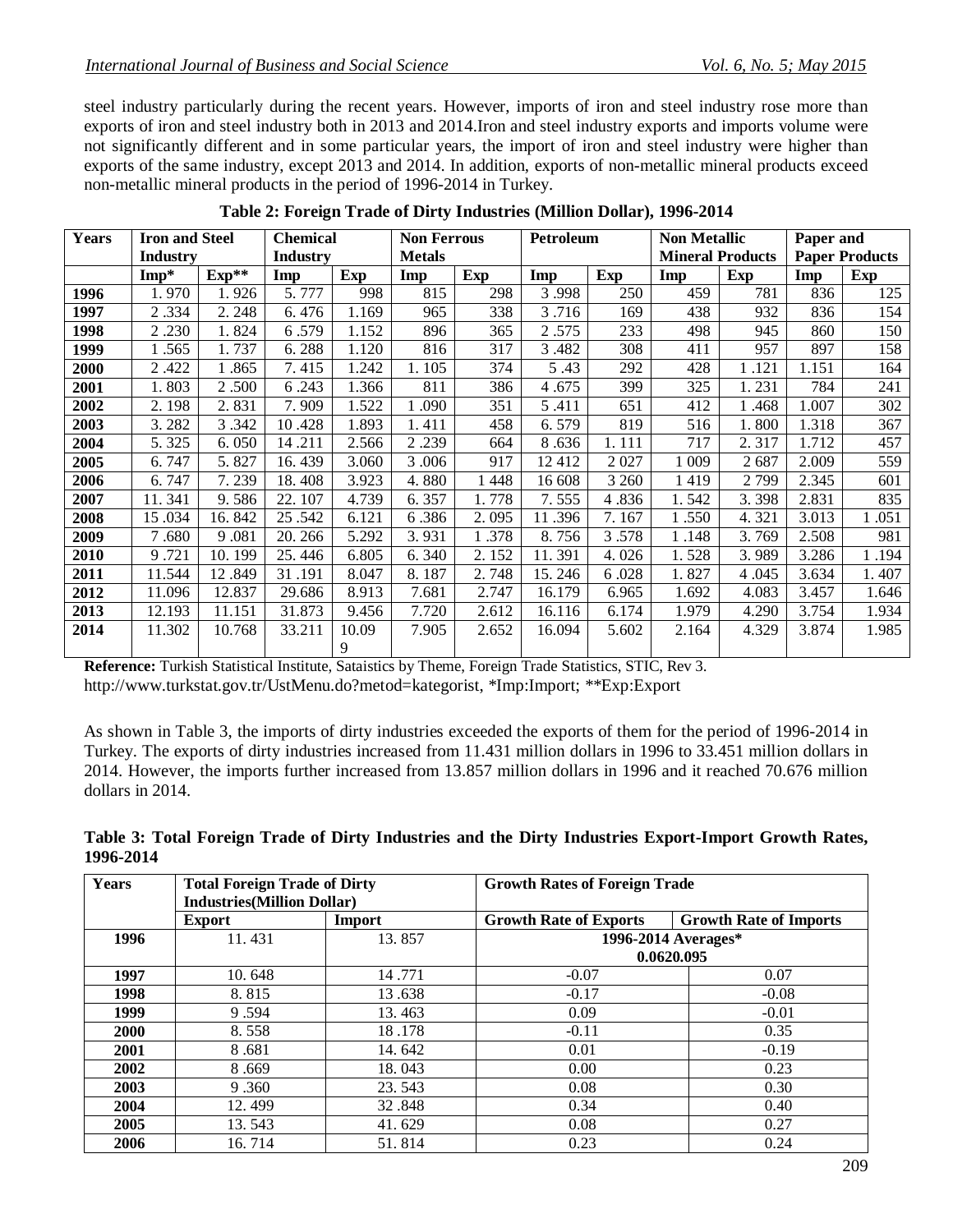| 2007 | 21.667 | 51.598 | 0.30    | 0.00    |
|------|--------|--------|---------|---------|
| 2008 | 32.588 | 62.789 | 0.50    | 0.22    |
| 2009 | 19.929 | 44.144 | $-0.39$ | $-0.30$ |
| 2010 | 22.719 | 57.589 | 0.14    | 0.30    |
| 2011 | 28.066 | 71.505 | 0.24    | 0.24    |
| 2012 | 35.723 | 66.333 | 0.02    | $-0.08$ |
| 2013 | 34.083 | 69.880 | $-0.05$ | 0.05    |
| 2014 | 33.451 | 70.676 | $-0.02$ | 0.01    |

**Reference:** Turkish Statistical Institute, Statistics by Theme, Foreign Trade Statistics, STIC, Rev 3 http://www.turkstat.gov.tr/UstMenu.do?metod=kategorist

\*It is calculated by myself which is based on the formulation of long-term average growth rate of exports and imports.

While the growth of exports in dirty industries was at an average of 6.2% in the period of 1996-2014, the dirty industry imports increased at a rate of 9.5% in the same period**.** The domestic demand for pollution intensive industry products in Turkey was increasingly supplied via imports. Especially since 2000, import of dirty industries has been increasing continuously, and consumption demand of dirty industry products was met by imports from other countries. Thus, the quality of environmental in Turkey has not been deteriorating considerably during the period of 1996-2014 (Table 3).



**Figure 1: Exports and Imports of Dirty Industries, 1996-2014, (thousand \$)**

**Reference**: Turkish Statistical Institute, Statistics by Theme, Foreign Trade Statistics,STIC, Rev 3, http://www.turkstat.gov.tr/UstMenu.do?metod=kategorist

Exports and imports of dirty industries are shown in Figure 1. According to Figure 1, the imports of dirty industries exceeded the exports. On the other hand, the difference between exports and imports of dirty industries has increased since the beginning of 2000's.

#### *6. Structural Effect of Trade Liberalization in Turkey: The Environmental Perspectives*

As mentioned before, the composition or structural effect depends on the changes in the patterns of economic activity. The structural change in economic activities has an impact on environment of the country.If, for example, liberalization induces an expansion in an economy's clean industries and dirty industries, which are pollution intensive to contract, the country's total emissions will likely to fall since the expanding sector is less emission intensive. In this context, basic metal industries such as chemical, petroleum, coal, rubber and plastic products industries are considered as dirty industries.

When sectorial developments are examined at constant prices in Turkey, the share of agriculture in gross national product was decreased from 24,2% in 1980 to 8.8% in 2014. The share of industrial products in gross national product was increased from 20.5% in 1980 to 32.9 % in 2014.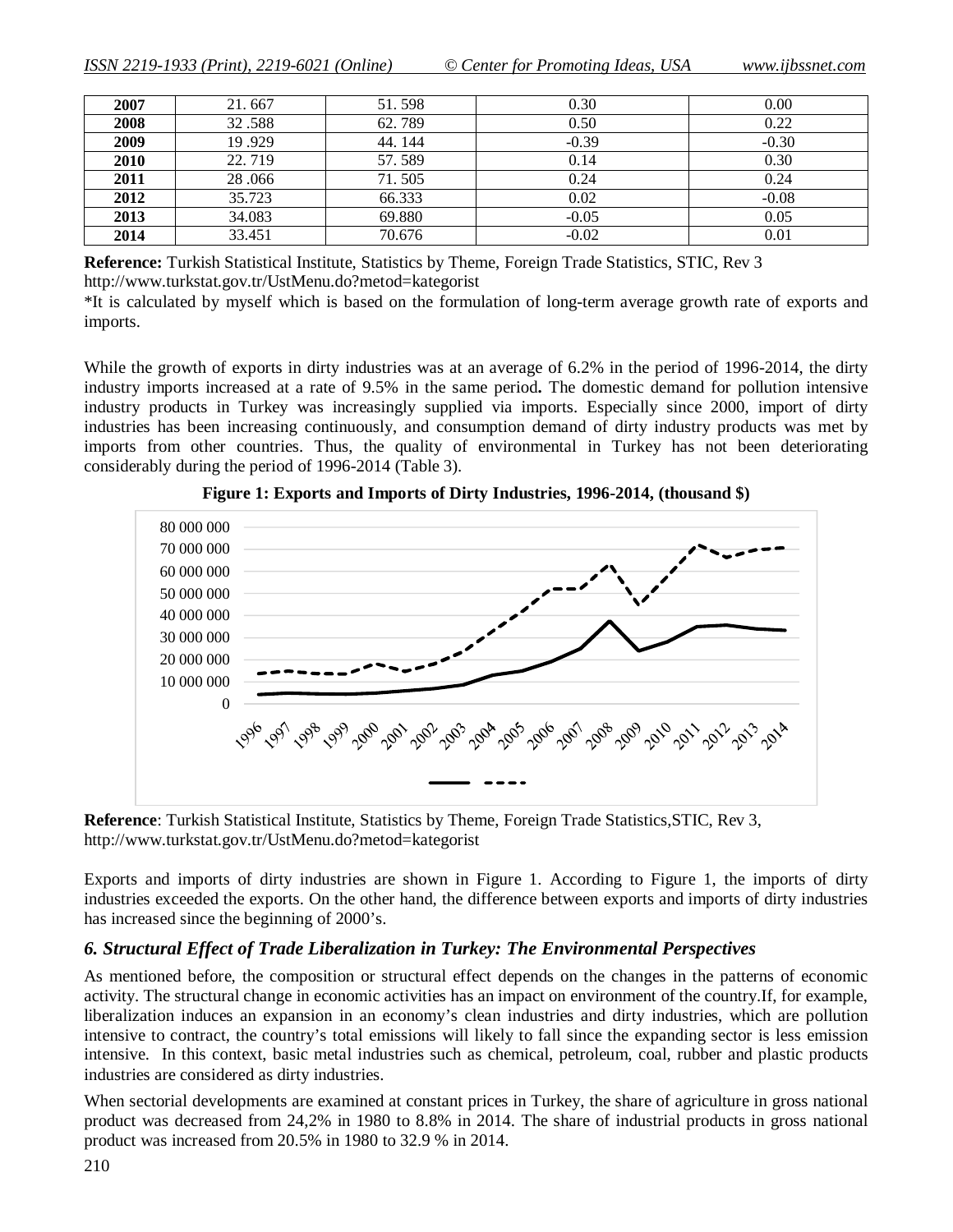The share of services in gross national product increased from 55.4% in 1980 to 59.1% in 2014(Turkish Statistical Institute, 2011:689 and http://www.tuik.gov.tr/UstMenu.do?metod=temelist ). The share of the service sector, which is considered as a clean sector, in gross national product rose between 1980 and 2014 and it had the largest share when compared to the other sectors.

If the share of dirty industries in manufacturing industry in general is considered, it could be observed that the total share of chemical, petroleum, coal, rubber and plastic industries; basic metal industries; paper and paper products and publishing industries in total manufacturing industry has not changed dramatically in the period of 1980-2001.

Some pollution industries share in manufacturing industry was decreased from 40% in 1980 to 38% in 2001.

| <b>Years</b> | <b>Some Dirty Industries/Manucafturing Industry</b> |
|--------------|-----------------------------------------------------|
| 1980         | 0.40                                                |
| 1981         | 0.43                                                |
| 1982         | 0.39                                                |
| 1983         | 0.41                                                |
| 1984         | 0.38                                                |
| 1985         | 0.38                                                |
| 1986         | 0.46                                                |
| 1987         | 0.38                                                |
| 1988         | 0.42                                                |
| 1989         | 0.43                                                |
| 1990         | 0.40                                                |
| 1991         | 0.38                                                |
| 1992         | 0.37                                                |
| 1993         | 0.37                                                |
| 1994         | 0.40                                                |
| 1995         | 0.40                                                |
| 1996         | 0.38                                                |
| 1997         | 0.40                                                |
| 1998         | 0.36                                                |
| 1999         | 0.39                                                |
| 2000         | 0.36                                                |
| 2001         | 0.38                                                |

**Table 4: Some Dirty Industries Shares in Total Manufacturing Industry (Value Added), 1980-2001**

**Reference:** Turkish Statistical Institute 2014: 250, 257,258, 260. (Calculations were carried out specifically for this study based on the statistics of Turkish Statistical Institute). Dirty industries consist of basic metal industries; chemical petroleum, coal, rubber and plastic products industries, paper and paper products, printing and publishing industries.

# *7. Conclusions*

In this study, it could not be demonstrated that pollution has increased significantly as a result of the liberalization of trade in Turkey. Conversely, dirty industry imports rose higher than dirty industry exports in the period of 1996-2014. In other words, pollution in some trade partners of Turkey deteriorated in that period. Increased trade did not transform Turkey into a pollution haven. Moreover, it could not be argued that there was an increase in the share of dirty industries within the manufacturing industry in Turkey. The share of certain industries that cause pollution in manufacturing industry increased from 40% in 1980 to 46% in 1986. In the following years it has been in a decreasing trend and it was 36% in 2000 and 38% in 2001. Generally, Turkey did not become a pollution haven in manufacturing industry following the liberalization of trade.